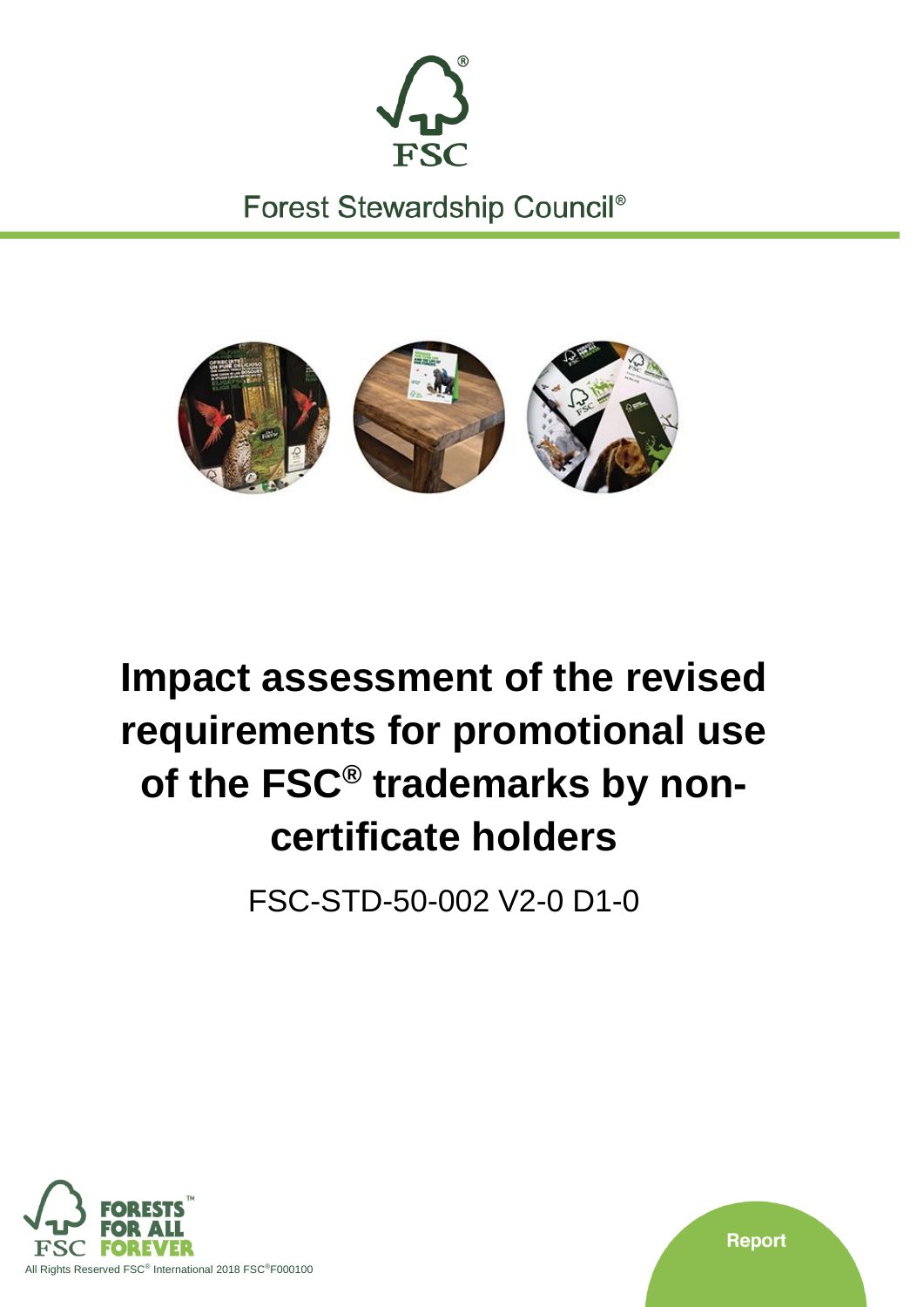## **Introduction**

This document contains an assessment of the potential impacts that the revised standard FSC-STD-50-002 V2-0 *Requirements for promotional use of the FSC® trademarks by noncertificate holders* would have on FSC and FSC stakeholders.

The analysis was done by FSC staff as a desk-based study and intends to serve stakeholders as a complementary source of information during the first round of public consultation of the revised draft standard (draft 1).

This analysis is based on several sources of information. It includes an FSC desk analysis as well as data from research and surveys conducted with non-certificate holders and FSC network partners, including discussions held at the *Trademark Service Providers Forum* in 2017 and regular technical working group meetings.

# **Stakeholder expectations**

The expectations are formulated in the *FSC Global Strategic Plan 2015–2020* as the following critical result areas:

*1.1 FSC will improve certification uptake, cost-effectiveness, and outcomes by stabilizing and simplifying FSC policies, standards, and procedures while maintaining system integrity, transparency, and credibility.*

The revision of the trademark promotional use requirements is guided additionally by the revision of FSC-STD-50-001 *Requirements for use of the FSC trademarks by certificate holders* and by Motion 29, which was approved by the FSC membership during the FSC general assembly in 2014:

*To support FSC's strategic plan and the brand positioning process, FSC® is requested to redefine the FSC® trademark standards in order to facilitate larger use of the FSC® trademark on conforming products and in off-product promotional uses. This includes both simplification of requirements for trademark use and of approval procedures, but it excludes changes to current artwork that would impact trademark registration.*

# **How have these expectations been addressed in the revised standard draft? Motion 29**

The motion requested FSC to redefine FSC trademark standards to facilitate wider use of FSC trademarks on conforming products and in off-product promotional uses. From the feedback received from stakeholders, it was concluded that for many non-certificate holders the major barriers are:

- the administration-heavy requirement to submit evidence to verify all individual products the organization wishes to promote as FSC-certified; this slows down the process;
- the inability to promote finished and FSC-labelled products for retail when the organization has manufacturing operations for forest-based products;
- the restriction to promote finished FSC-unlabelled products or products where the FSC label is no longer visible.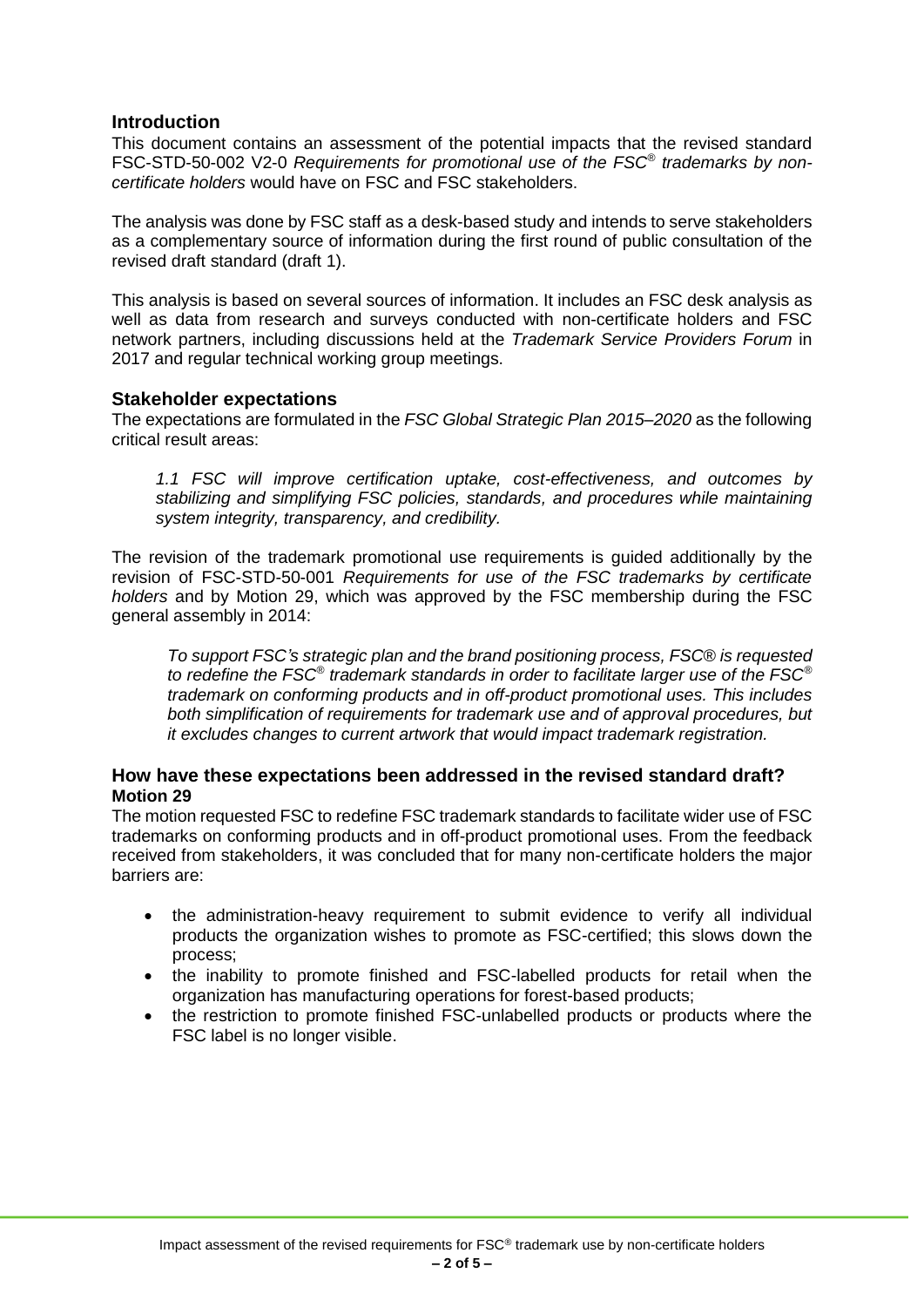## **Conditions for the verification of products – a heavy administrative burden**

Currently, there is a requirement for non-certificate holders to submit documentation, such as invoices or delivery documents, to verify the FSC status of all individual products they wish to promote in their promotional materials. This is creating a heavy administrative burden that delays the process for both parties, particularly when non-certificate holders expect fast delivery times. This issue is amplified when the client offers a wide variety of FSC-certified products for retail, numbering in the hundreds or thousands.

To address this, the standard introduces the 'Trademark use management system' allowing non-certificate holders to manage their own FSC trademark use and define the scope of the verification of products. Trademark service providers (TSPs) can conduct an annual desk inspection to ensure the requirements are followed. This approach allows increased flexibility for the licensee to choose which services they would need from the TSP, based on their individual needs and capacities. The system will also ease and speed up the process of trademark use.

#### **Organizations with manufacturing operations for forest-based products**

The revision of requirements will examine stakeholders' views on opening trademark use licensing for additional organizations. Organizations that have manufacturing operations for forest-based products but sell finished and FSC-labelled products for retail are not currently eligible for a trademark license. The revision of the standard provides an opportunity to reexamine, and possibly revise, these eligibility requirements. This would increase flexibility and facilitate broader use of the FSC trademarks.

#### **Procurement claims**

FSC is preparing a concept document about making procurement claims that will be consulted separately.

## **Promotion of unlabelled products**

Organizations that wish to promote finished FSC-certified but unlabelled products are not currently eligible to become a trademark licensee. The current requirements state that FSCcertified products to be promoted shall carry the FSC on-product label. Also, there are instances where it is impractical or impossible to label a product (e.g. decking boards, DIY materials) or where the FSC label is no longer visible on products used in out-of-home situations (cafes, bars, restaurants, convenience stores, hotels, etc.). These organizations cannot currently promote the products used within their businesses.

To increase the opportunities for promotion, we will ask stakeholders at the first public consultation regarding allowances for non-certificate holders to make claims to promote FSCcertified products that do not carry an FSC label, so long as they provide evidence that the product is FSC-certified.

#### **Retailer or brand owners' license code on product**

The current FSC standards allow certificate holders to make labelling arrangements only with their certified suppliers. FSC is frequently asked if it would be possible to expand labelling arrangements to include the use of a retailer or brand owner's FSC license code on a product, provided they have a license to promote FSC-certified products.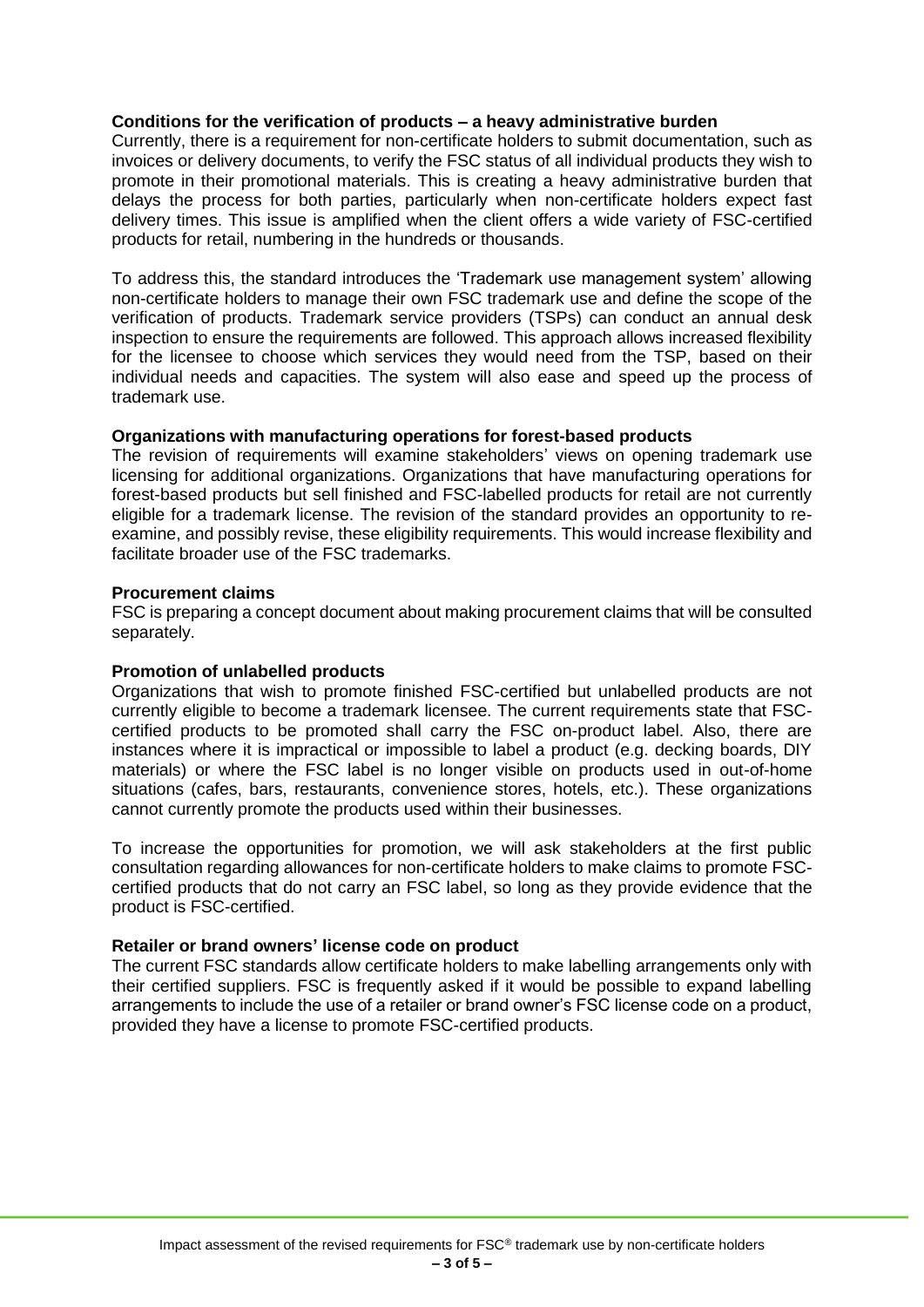A retailer or brand manager with many suppliers may prefer to simplify the trademark use approval process by using their own license code. In some situations, requests are for business considerations when a company would prefer to not disclose their specific suppliers, as all FSC license codes are publicly available. The code of the trademark license holder would be available on info.fsc.org and the products with labelling agreements would be verified by an FSC TSP before promotion. The public consultation will examine stakeholders' opinions on this topic.

#### **More clarity and flexibility on graphics requirements**

Graphics requirements have been made clearer and more flexible. For example, the recommended minimum size of the FSC logo has been reduced. Guidance on how to communicate information about FSC and FSC-certified products carrying different claims has been provided to facilitate messaging.

The whole standard was reviewed, redundant requirements deleted, and wording simplified to develop a more compact document that is easier to work with.

#### **What are the impacts on stakeholders? Impact on non-certificate holders**

The revised standard uses clearer language, no longer includes redundant and overlapping clauses, and has incorporated advice notes and interpretations. These changes will make the trademark use requirements clearer and more compact for non-certificate holders. The administrative burden related to the verification of products is reduced and non-certificate holders are given more control over their timelines and processes concerning trademark use if they choose to implement a trademark use management system.

Ready-to-use examples for messaging about FSC and FSC-certified products are now available for easier promotion. All these changes should facilitate FSC trademark use by noncertificate holders. No new cost implications are foreseen in complying with the compulsory parts of the requirements.

The possibility to allow procurement claims and promotion of unlabelled products will increase the number of product categories and promotional opportunities for non-certificate holders. Additionally, the use of their own license code on their private-label products will allow them to keep their direct suppliers confidential.

#### **Impact on trademark service providers**

Verification of products will be more prompt and trademark use approvals will be easier once the streamlined requirements are in place. Some new aspects will have to be added for desk inspections with trademark use management systems, and a procedure for confirming that non-certificate holders have a good track record of trademark use needs to be created. It is expected that considerably less time will be needed for trademark approvals where noncertificate holders wish to demonstrate their due diligence and opt for a trademark use management system instead of approval by a TSP. Less time will be needed for guidance on matters related to trademark use and more time can be dedicated to building relationships.

Allowing uncertified companies to use their own license code will make it difficult for TSPs to monitor and enforce trademark violations, such as investigating the origin of the infringement or misuse. Some TSPs do not have the capacity to manage the verification of agreements between certificate holders and non-certificate holders.